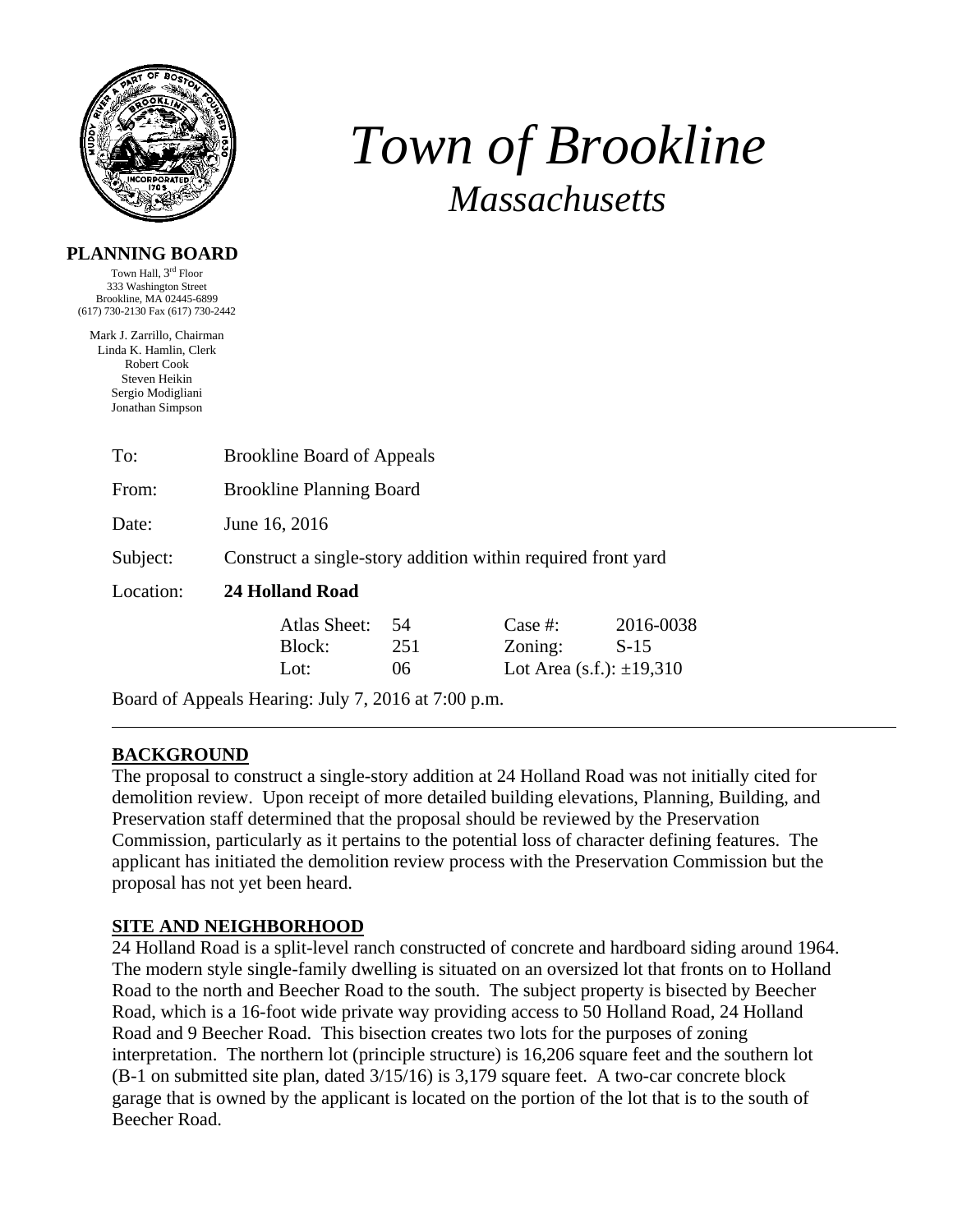The surrounding single-family district consists of similarly sized residential dwellings with a few comparable modern structures located at 50 Holland Road, 5 and 105 Seaver Street, and 95 Clinton Road. The immediate neighborhood also abuts the Longyear condominium complex to the south.

# **APPLICANT'S PROPOSAL**

The applicants, Mahasti and Ardeshir Dadyar, are proposing to construct a single-story addition at the southern end of the existing principle structure. The 30.5' x 26.3' addition would provide a master bedroom suite, a guest bedroom, and closet storage. This addition would be constructed of a concrete foundation with horizontal wood siding and final roofing materials to be determined by the project engineer. The roof ridge of the addition would include a maximum height of 17 feet above grade level and includes a 3 to 12 pitch that slopes down away from the existing portion of the single-story structure. This roof design would also incorporate a 30" overhang above the existing structure. This 803.37 square foot exterior addition would increase the gross floor area of the structure from 2,438 square feet to 3,241 square feet. The applicants are not proposing to finish new basement space created by the proposed exterior addition.

The applicants are also proposing to expand an existing uncovered deck to extend along a portion of the northern façade (approx. 35').

#### **FINDINGS**

**Section 5.43** – Exceptions to Yard and Setback Regulations **Section 5.50** – Front Yard Requirements **Section 5.43** – Side Yard Requirements

| <b>Dimensional Requirements</b>                        | <b>Allowed</b>        | <b>Existing</b>    | <b>Proposed</b>                        | <b>Relief</b>   |
|--------------------------------------------------------|-----------------------|--------------------|----------------------------------------|-----------------|
| <b>Front-Yard Setback</b><br>(Beecher Rd. Private Way) | 25 feet               | 28.5 feet          | 8.5 feet                               | Special Permit* |
| <b>Side-Yard Setback</b>                               | 15 feet               | 26 feet            | 15.25 feet                             | Complies        |
| <b>Floor Area</b><br>Ratio                             | $4,051.4$ s.f.<br>.25 | 2,438 s.f.<br>. 15 | 3,241.37 s.f.<br>$\cdot$ $\mathcal{L}$ | Complies        |

*\* Under Section 5.43, the Board of Appeals may waive setback requirements if a counterbalancing amenity is provided.*

## **PLANNING BOARD COMMENTS**

The Planning Board has no objection to the relief as requested. The proposed exterior addition is designed in a manner that complements the 1960's modern architectural style of the existing structure by incorporating an angled roof with a modest pitch. The expanded floor area is intended to improve the interior functionality of the dwelling in a manner that also minimizes the loss of usable open space. Additionally, the unique nature of the bisected lot triggers the noncompliant front yard setback because the setback distance must be measured from the private way itself rather than the southern lot line. The Planning Board asked the applicant to provide to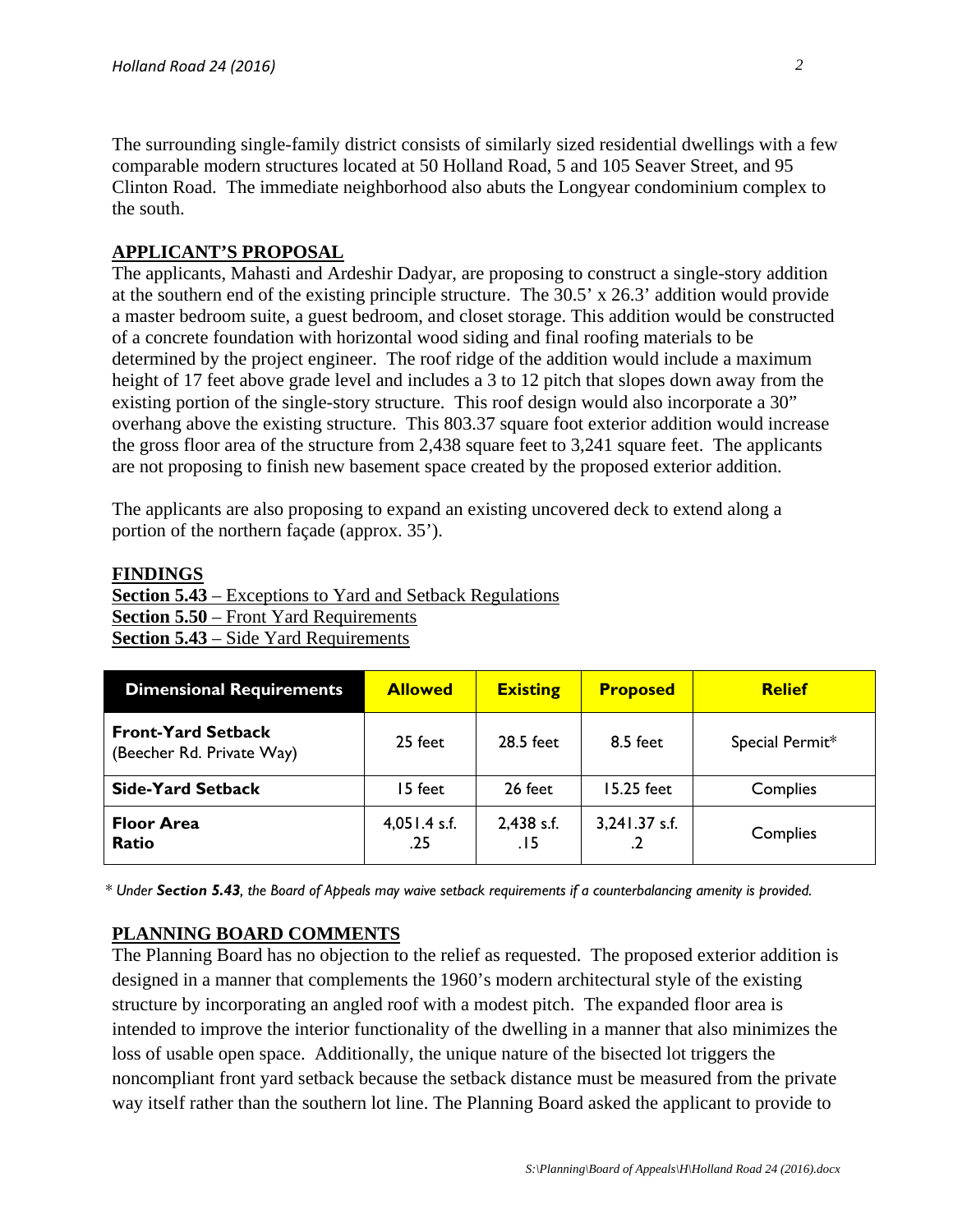the Board of Appeals the basement floor plans with a notation on the square footage of habitable space, if any.

**Therefore, the Planning Board recommends approval of the site plan submitted by Paul J Tyrell, dated 3/15/2016, and floor plans and elevations submitted by Bob Wheeler, dated 4/18/2016, subject to the following conditions:** 

- **1. Prior to the issuance of a building permit, the Applicant shall submit a final site plan, floor plans including the basement, and elevations including final building materials, subject to review and approval by the Assistant Director for Regulatory Planning.**
- **2. Prior to the issuance of a Building Permit, the applicant shall submit a final landscape plan showing screening of the addition from the rear abutter, subject to review and approval by the Assistant Director for Regulatory Planning.**
- **3. Prior to the issuance of a building permit, the applicant shall submit to the Building Commissioner for review and approval for conformance to the Board of Appeals decision: 1) a final site plan stamped and signed by a registered engineer or land surveyor; 2) final floor plans and building elevations stamped and signed by a registered architect; and 3) evidence that the Board of Appeals decision has been recorded at the Registry of Deeds.**

*Pss/jr*